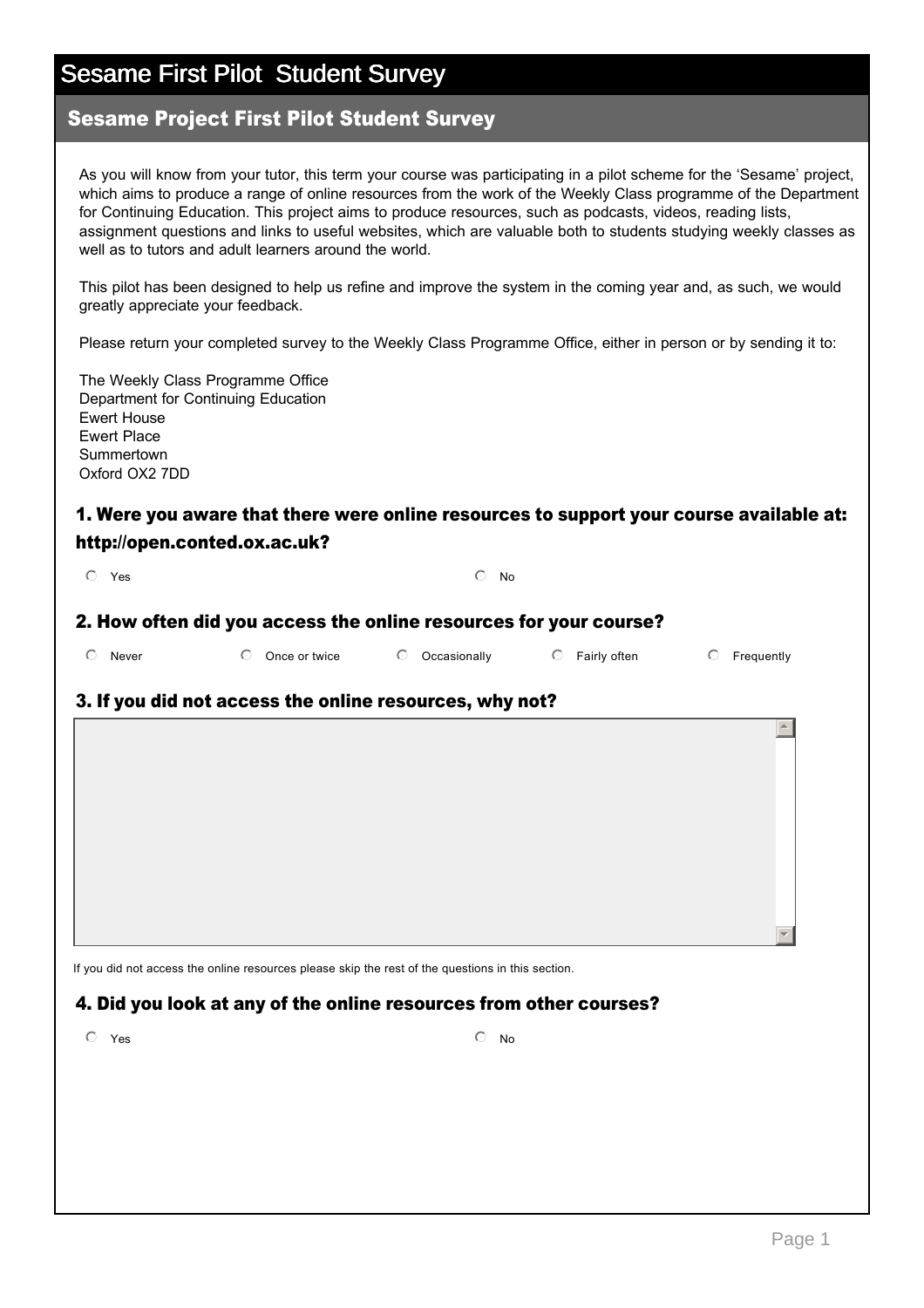|                                              | Very valuable | Valuable   | Of some value | Not valuable at all |
|----------------------------------------------|---------------|------------|---------------|---------------------|
| <b>Copies of PowerPoint</b><br>presentations | $\circ$       | $\circ$    | $\circ$       | $\circ$             |
| Handouts                                     | $\circ$       | $\bigcirc$ | $\bigcirc$    | $\bigcirc$          |
| Worksheets                                   | $\circ$       | $\circ$    | $\circ$       | $\odot$             |
| Reading lists or<br>bibliographies           | $\circ$       | $\circ$    | $\circ$       | $\odot$             |
| Podcasts - audio<br>recordings               | $\circ$       | $\circ$    | $\circ$       | $\odot$             |
| Videos                                       | $\circ$       | $\circ$    | $\bigcirc$    | $\odot$             |
| Images/pictures                              | $\circ$       | $\circ$    | $\circ$       | $\odot$             |
| Links to relevant websites                   | $\circ$       | $\bigcirc$ | $\bigcirc$    | $\odot$             |
| Links to primary sources                     | $\circ$       | $\circ$    | $\odot$       | $\odot$             |
| Links to related courses                     | $\circ$       | $\bigcirc$ | $\circ$       | $\odot$             |
| Other (please specify)                       |               |            |               |                     |

## 6. How useful did you find the following information provided about the online resources?

|             | Very useful | Useful | Not useful | Did not notice this |
|-------------|-------------|--------|------------|---------------------|
| Description |             |        |            |                     |
| Tags        |             |        |            |                     |
| Subject     |             |        |            |                     |

## 7. What additional information would you like to know about an online resource to help you to use it?

## The website: http://open.conted.ox.ac.uk

#### 8. Did you find the website easy to use?

O Very easy  $\hbox{\large\it C}$  Easy  $\hbox{\large\it C}$  Acceptable  $\hbox{\large\it C}$  Not very easy  $\hbox{\large\it C}$  Difficult  $\hbox{\large\it C}$  Did not use

 $\left\vert \blacktriangle\right\vert$ 

 $\overline{\mathbf{v}}$ 

र |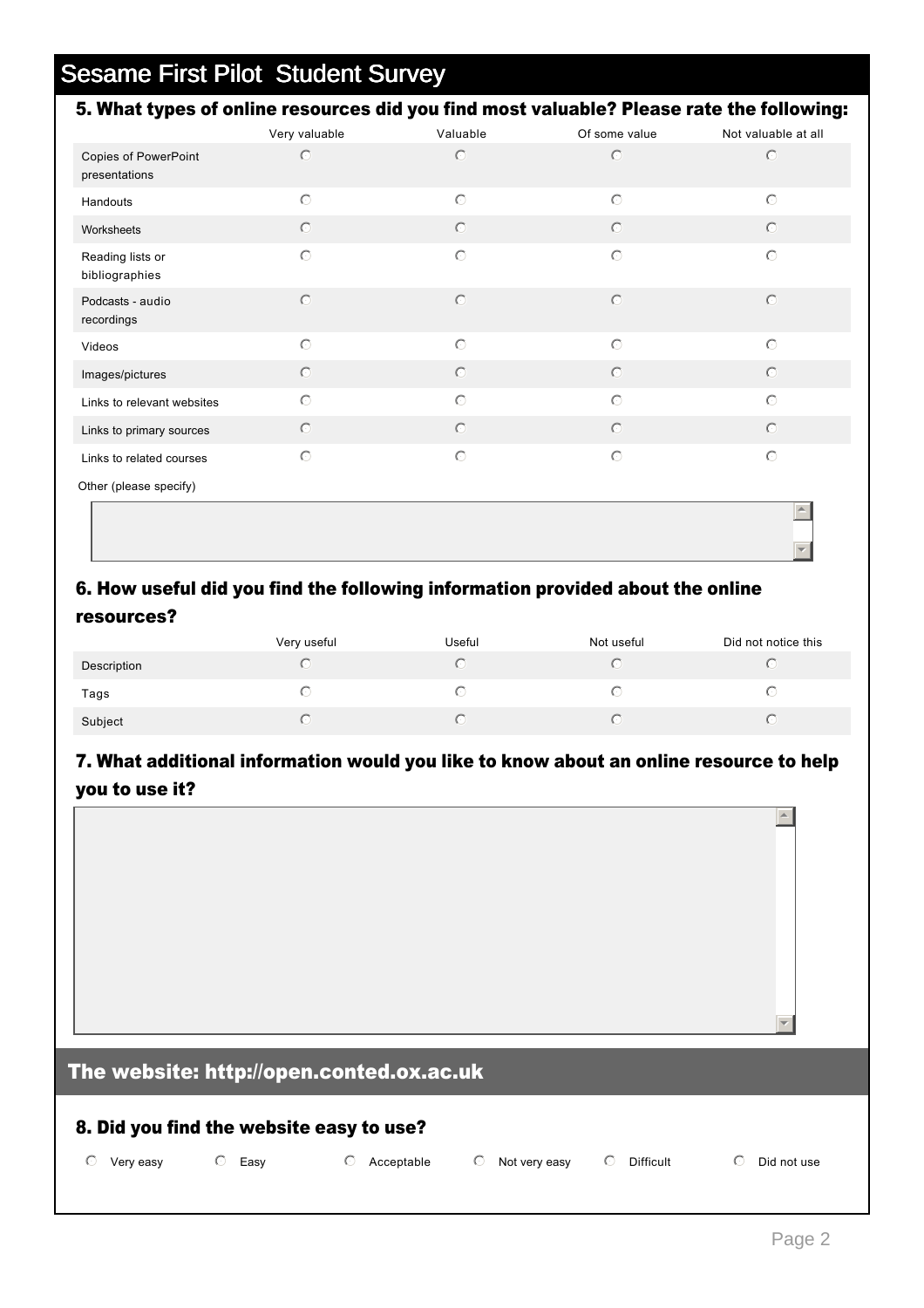## 9. Do you have any suggestions to help us improve the website?

## 10. There are many websites you can use to find useful resources for study. Please indicate your use of the following:

|                                                | Use regularly | Use occasionally | Have heard of but don't use | Have not heard of |
|------------------------------------------------|---------------|------------------|-----------------------------|-------------------|
| Google or other search<br>engine               | $\circ$       | $\bigcap$        | $\subset$                   | $\bigcap$         |
| Podcasts.ox.ac.uk                              | $\bigcirc$    | ∩                | ∩                           | ∩                 |
| iTunes U                                       | $\bigcirc$    | $\bigcap$        | $\odot$                     | $\bigcap$         |
| The Department's Weekly<br>Class library pages | $\bigcirc$    | ∩                | ∩                           | ∩                 |
| National repositories such<br>as JORUM         | $\bigcirc$    | C                | $\bigcap$                   | $\subset$         |

Please let us know any other websites you use to find learning resources online.

## Open Educational Resources

 $\overline{a}$ 

र |

 $\blacktriangle$ 

6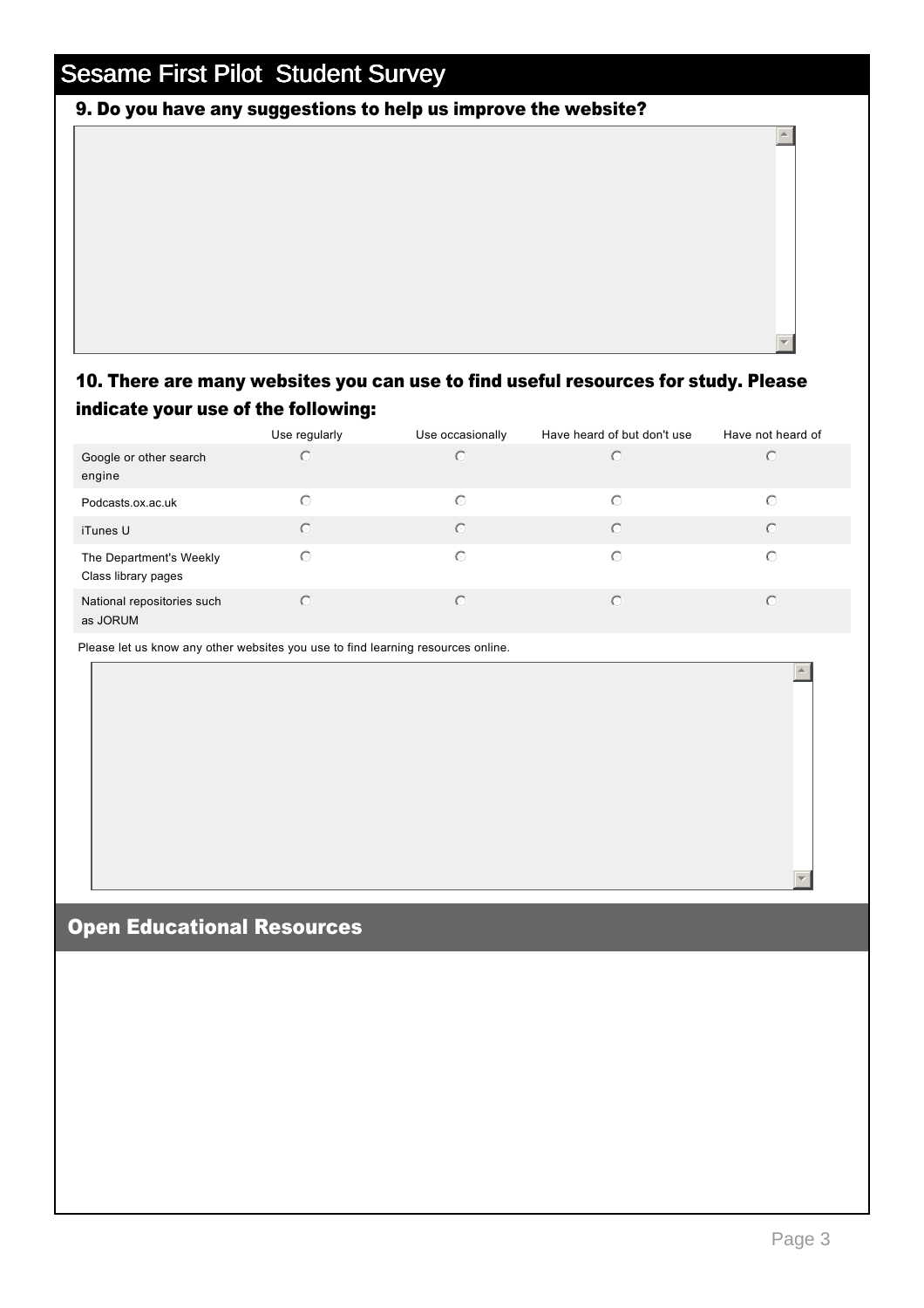11. We are planning to release many of the online resources created to support the weekly class courses as open educational resources (OER), which are "teaching, learning, and research resources that reside in the public domain or have been released under an intellectual property license that permits their free use or repurposing by others". This means that lifelong learning students and tutors globally will be able to use the resources to support their teaching and learning. Please let us know any thoughts you have on the idea of OER and the Department's involvement.

#### General

#### 12. Which course have you been studying?

- $O$  Character in Modernist Fiction
- $\mathbb O$  Cultural Anthropology
- $\heartsuit$  Furnishings and Interiors 1850 to the Present Day
- $O$  Harmony and Counterpoint
- $O$  Jane Austen
- $\heartsuit$  King John, Magna Carta and the Community of the Realm
- $\heartsuit$  Learning to Look at Western Architecture
- $\degree$  Monarchy and Revolution 1625-1815
- $\heartsuit$  Philosophy of History
- $\heartsuit$  Putting on the Style
- $\heartsuit$  The Twelve Caesars (Part 1)

### 13. Did having online resources to support your course add value to your learning experience?

 $\overline{\textcircled{\small{\textsf{N}}}}$  Yes  $\overline{\textcircled{\small{\textsf{N}}}}$ 

 $\overline{\phantom{a}}$ 

▼∥